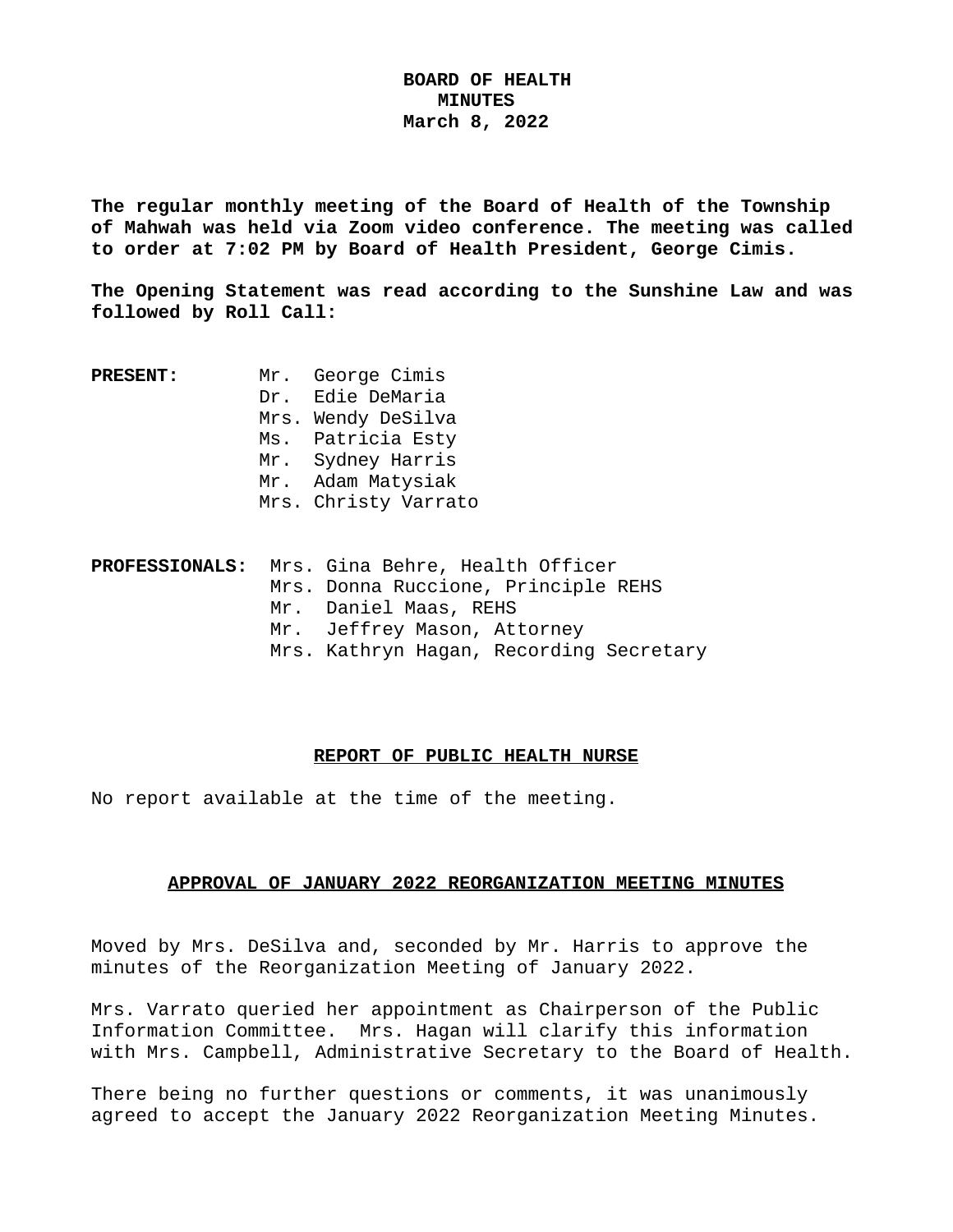#### **APPROVAL OF JANUARY 2022 REGULAR MEETING MINUTES**

Moved by Mrs. Varrato and, seconded by Mrs. DeSilva to approve the minutes of the Regular Meeting of January 2022.

There being no questions or comments, it was unanimously agreed to accept the January 2022 Meeting Minutes.

## **APPROVAL OF HEALTH ACTIVITIES REPORT**

Moved by Mr. Matysiak and, seconded by Mrs. DeSilva to approve the Health Activities Report for January/February 2022.

Mrs. DeSilva queried the nature of a Tobacco/CBD/Marijuana inspection. Mr. Maas replied the inspectors verify that proper agerestriction signage is displayed and that proper protocol is being followed to prevent underage sales. Mrs. Ruccione added that as of July 2021, the State declared it illegal to sell flavored vaping products. She stated that upon some routine inspections, they have found these products still available and remove them from the shelves. She has received some pushback from establishment owners and suggested that a flyer be provided to each retail establishment that sells tobacco/CBD products notating the specifics of the law.

Mr. Cimis verified that currently the State allows for the sale of medical marijuana only yet stated he has seen trucks selling pizza which provided "toppings" that are provided in a separate bag to be placed on the pizza. Mr. Ervin added that he is also aware of a used ice cream truck that sells mason jars with "product" inside. Patrons are charged for the jar but not the contents. This appears to be some type of legal loophole that vendors are using to their advantage. Mrs. Ruccione stated that much of the confusion among shop owners is that the sale of CBD oil for vaping is legal in New Jersey; however, selling flavored vaping products is illegal. Mrs. Ruccione opined that this should be a legal matter involving the police and should not fall under the jurisdiction of the Health Department.

Mr. Cimis requested details of the dog-to-human bite on page 4. Mr. Maas provided details of the incident and noted that a first bite warning letter was sent to the owner of the biting animal.

Dr. DeMaria stated that all dog bite incidents do not necessarily indicate that an animal is aggressive. Dogs are naturally curious and can become frustrated when encountering another animal while on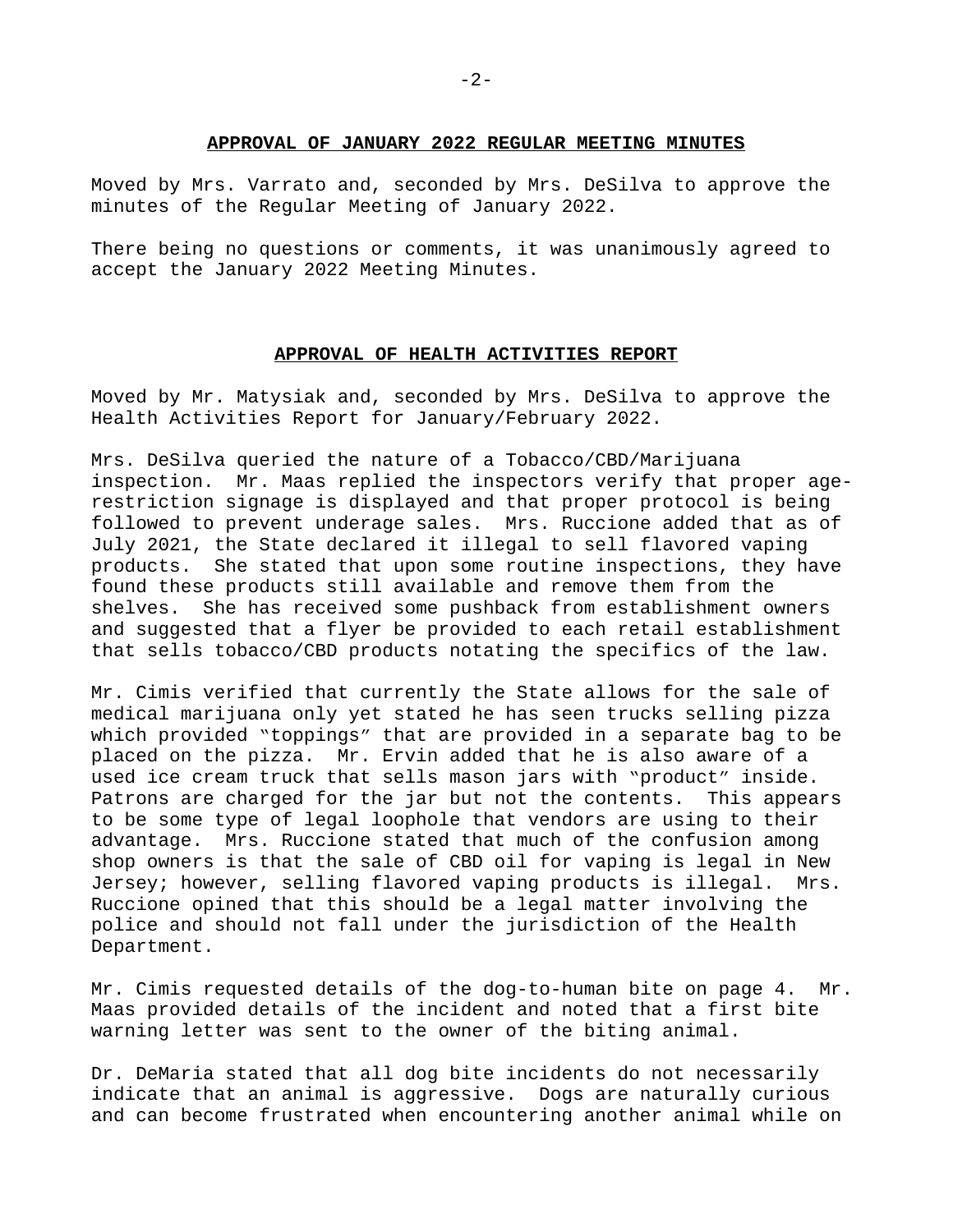a leash. In their frustration they may pull away from the owner, and their natural instincts will take over. The human handler bears the responsibility of being proactive in such encounters and preventing any incidents that can lead to a bite.

Mrs. DeSilva queried the Conditional ratings on Page 5. Regarding Janeks, Mrs. Ruccione stated that due to the age of the kitchen and some equipment, the need for a thorough cleaning was indicated. She was impressed with the old equipment that was still operational and did note that all food temperatures were good and proper food handling practices were being followed. A thorough cleaning was conducted by the owner, and a satisfactory re-inspection has since occurred. She will follow up on new flooring that is expected to be installed in the near future.

Kitchen maintenance was also an issue in the case of Peshwari Grill. While on Conditional status, a transfer of ownership took place causing some confusion as to who was responsible for paying the reinspection fee. All violations have since been abated, and a satisfactory rating has been issued.

Mrs. Varrato queried the nature of an N/A rating. Mrs. Ruccione clarified that this is given when an inspector returns for a spot check of an establishment which may have had issues in the past. A full inspection is not conducted; however, the inspector verifies that all protocols are being followed and minor violations have been addressed.

Mrs. DeSilva queried the circumstances involving the Citizens complaint on pg. 11. Mr. Maas reported that he had received a complaint in 2021 from a tenant complaining of insects and mold in her apartment at Lindvale Gardens. He conducted an inspection at the time and did not find any evidence of either. After several unsuccessful attempts to contact the complainant to ask her to allow the property manager to enter the unit to conduct touch-up painting, the complaint was closed. The tenant then filed a complaint against the management company at which Mr. Maas was summoned to appear via a Zoom court appearance. The litigants did settle the complaint; however, Ms. Lopez refused to sign a hold harmless agreement against the defendant.

Mr. Matysiak queried details of the raccoon that tested positive for rabies. Mr. Maas stated this bite occurred between a family pet and a raccoon found in the yard. Tyco was called to pick up the dead raccoon, and it was sent for testing on an emergency basis. The positive results required five family members to receive postexposure treatment. All have completed the four-shot series with no adverse side effects.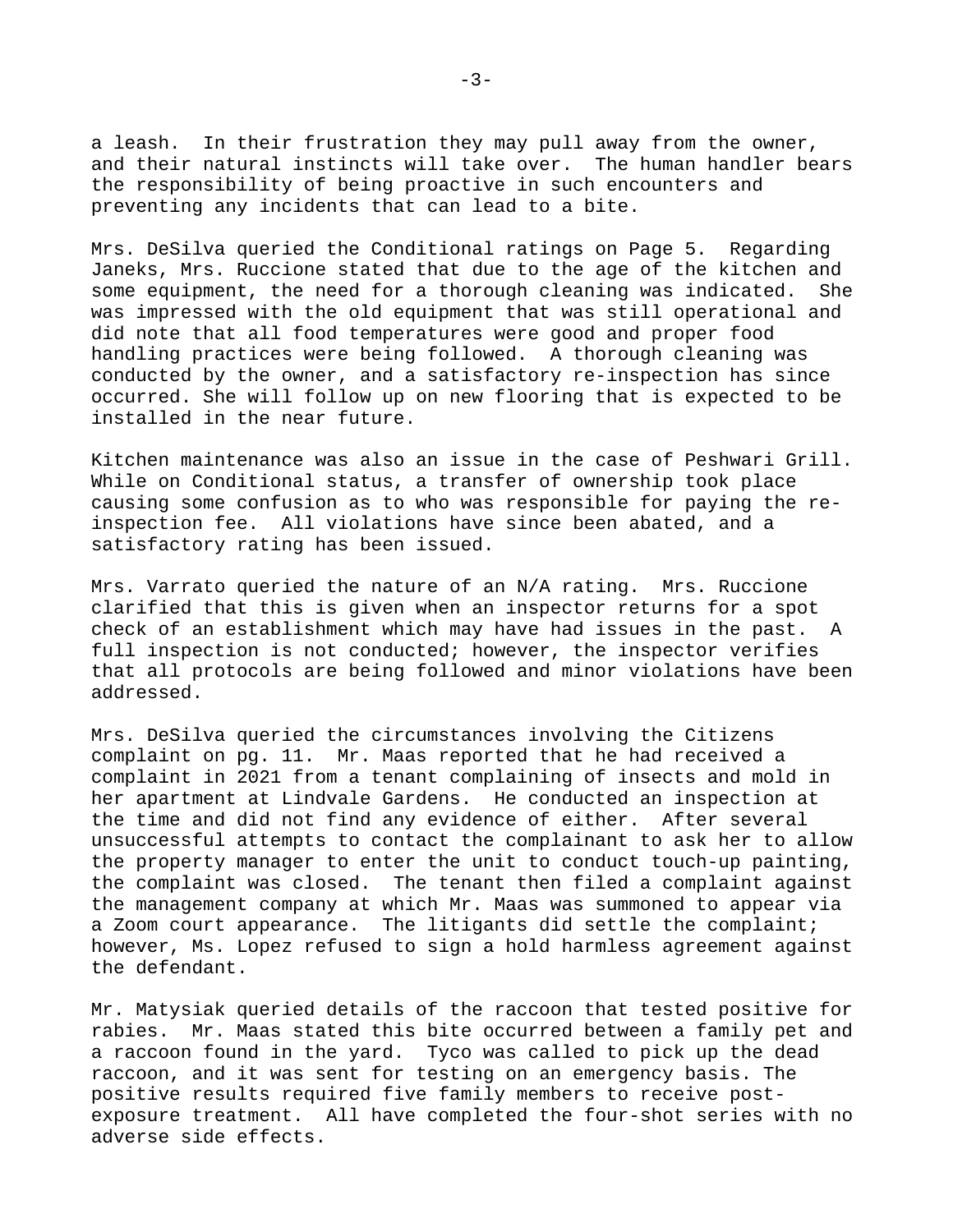The dog was placed on required 45-day quarantine and is scheduled to be released in the coming days. Dr. DeMaria explained that the 45 day requirement is a precautionary measure in the event that a vaccinated dog does not have a positive immune response to any previously administered rabies vaccine.

Mr. Matysiak queried the sewage complaint on page 7. Mrs. Ruccione replied there was a sewage backup at one of the condo developments. A homeowner called with concern that condo management was not responding properly. The property manager explained that in the HOA Agreement, the unit owner is responsible from the point of their individual unit to the main connection. The property management is responsible for the line from the main connection to the street. The line was old and had cracked in addition to being filled with much debris. The line has since been repaired and the complaint has been abated.

Mrs. DeSilva queried the status of Bolla Market's sewer hookup. Mrs. Ruccione stated that the cesspool has been uncovered in an attempt to identify the nearest sewer line. During this investigation, it was discovered that the entire property was not hooked up to sewer. It was previously thought that part of the building had a sewer connection. Bolla is in the process of hiring a septic engineer to assess whether it is economically more feasible to install a new septic or to connect to the public sewer. The current cesspool is leaking. Mrs. Ruccione stated that per the septic code, Bolla is permitted to pump the septic to a holding tank for 90 days while they are investigating the options. She will continue to follow up regularly with Bolla and the Sewer Department.

Mr. Harris queried whether the Department is adequately staffed to handle the workload and whether so many inspections are required. Mrs. Ruccione stated that the State Code requires a minimum of one inspection per year; however, it is common practice in most local health departments to inspect establishments twice yearly. Mrs. Behre clarified twice yearly inspections are generally conducted at the high risk establishments and establishments that have had recurring issues in the past. Mrs. Ruccione appreciated Mr. Harris' concern for the Department and stated she will monitor the situation as the year progresses. Summer is a busy time in the Health Department with the opening of public recreational facilities, camps, outdoor events, septic installations etc. If staffing and workload become an issue, this may need to be addressed at a future date.

There being no further questions or comment, the Health Activities Report for January/February 2022 was unanimously approved.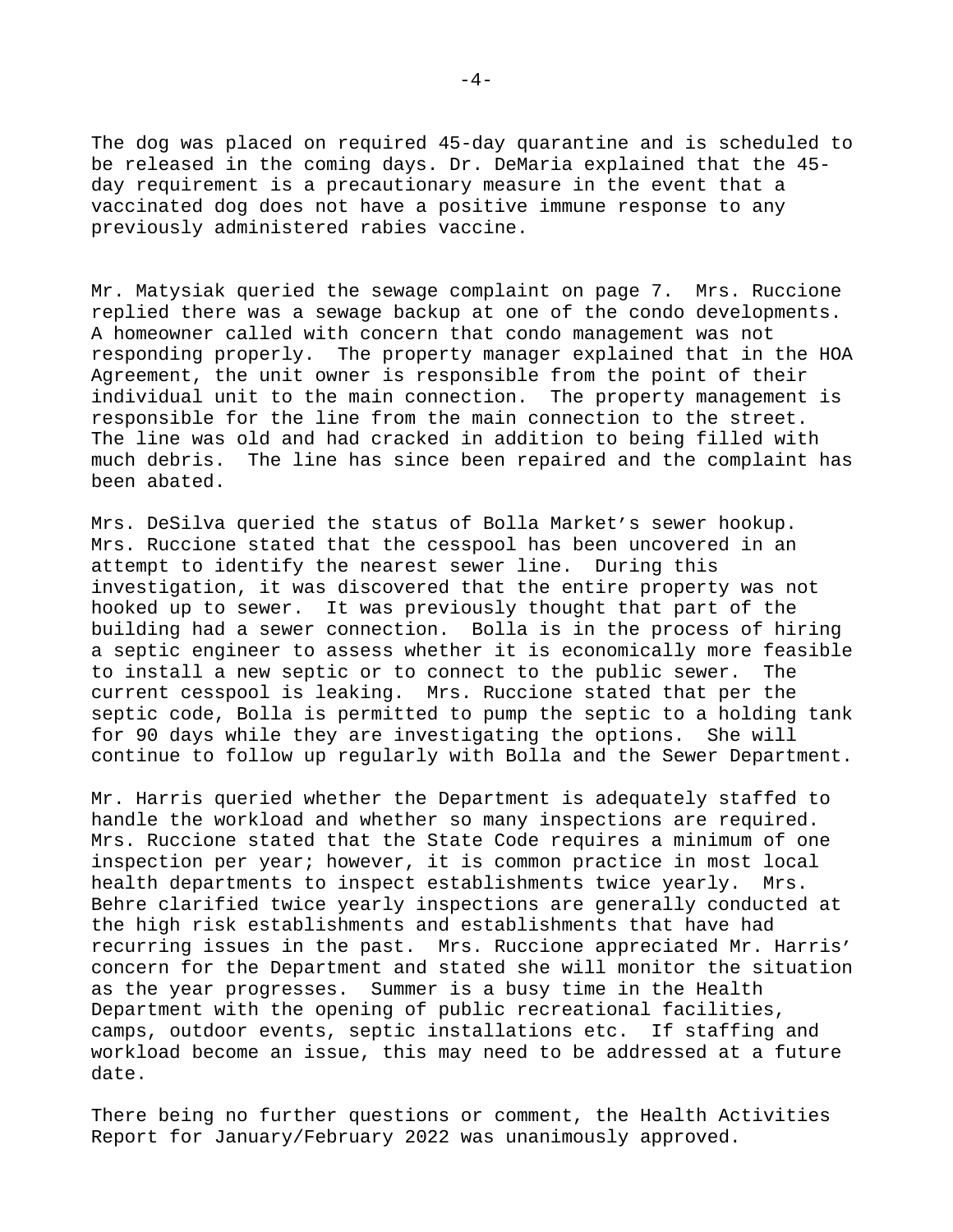#### **APPROVAL OF HEALTH OFFICER'S REPORT FOR JANUARY 2022**

Moved by Mrs. DeSilva and, seconded by Mrs. Varrato to accept the Health Officer's Report for January/February 2022.

Mrs. Behre confirmed that as of March  $7<sup>th</sup>$ , masks are no longer required in schools. Her office has been reviewing the K-12 guidance and indicated that more changes are expected moving forward. The number of positive COVID cases is declining, and many people have been taking advantage of the home test kits readily available.

Northwest's Health Educator, Christine Dempsey, has been working in conjunction with Mahwah's Senior Center Coordinator to send out a survey to the senior citizen population requesting feedback on health education programs they would like to see offered.

Mrs. Behre plans to meet with the Business Administrator next week to discuss the Health Department's roll in educating the public on the existence of PFAS and the effects on water quality. Educational materials have been provided to Administration for posting on the Township website. She asked that the Board email her directly with any questions they would like her to discuss during her meeting with Administration.

Regarding the dog, Alamo, Mrs. Behre stated that she received a packet from the Township Attorney with the Agreement pertaining to Eleventh Hour Rescue transferring the dog out of State, the conditions of the transfer, and the Hold Harmless Agreement. She noted that Mahwah did receive restitution in the amount of \$1,976. She will forward this information to Mr. Mason for full review.

Mrs. Behre indicated that Tyco Animal Control suggested that Mahwah have a special fund in the event a vicious animal must be held at a facility while an investigation is being conducted or while awaiting a court hearing. She would like to invite Tyco to attend a future Board meeting to discuss in more detail.

A Public Action Alert was issued by the State Health Department regarding recalled infant formula. The inspectors conducted an investigation among retail food establishments and food pantries and did not find any recalled product on the shelves.

There being no further questions or comment, the Health Officer's Report for January/February 2022 was unanimously approved.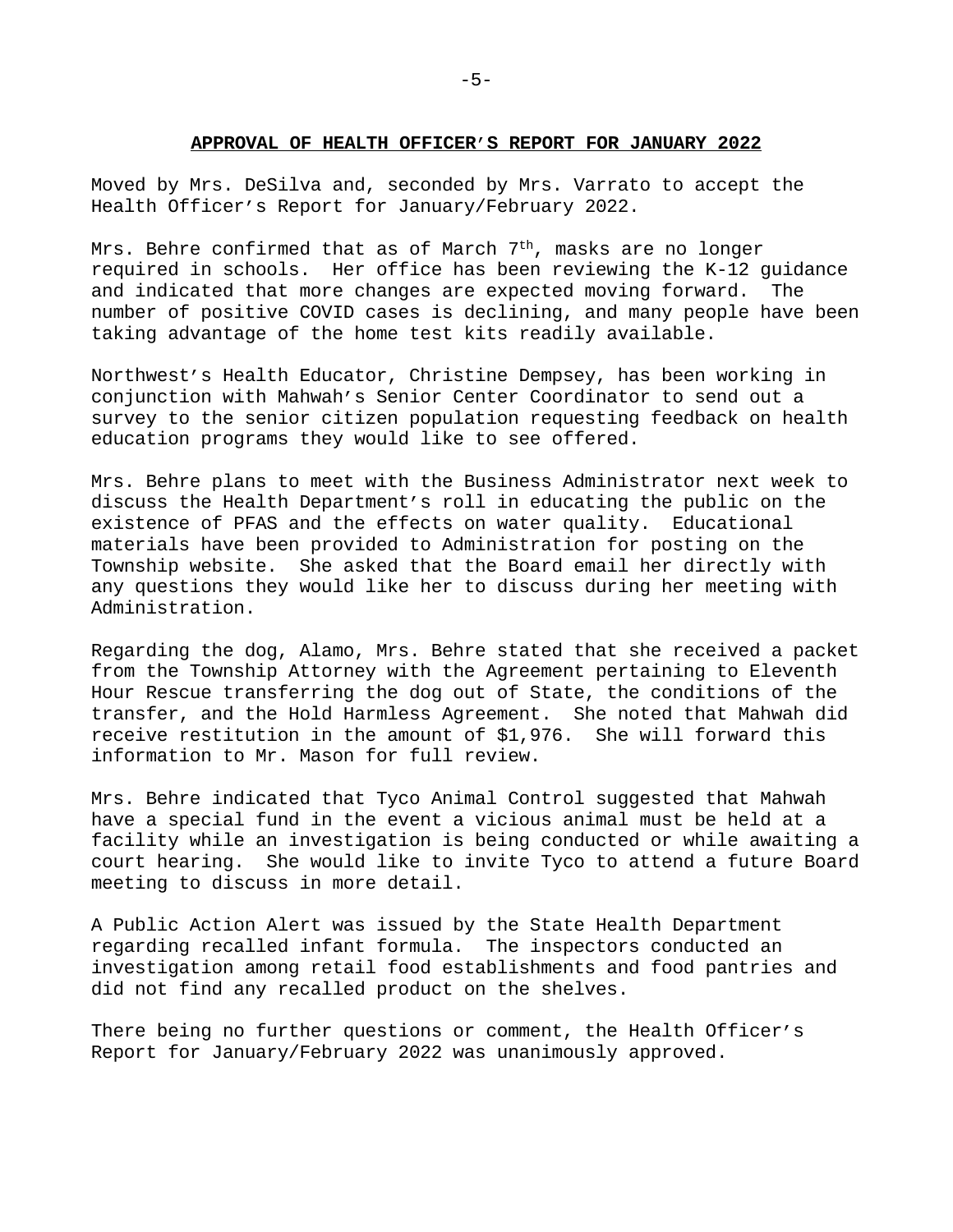#### **PAYMENT OF BILLS**

Moved by Mrs. Desilva and, seconded by Mr. Matysiak and, unanimously agreed by all present to approve the bills for January and February 2022.

#### **REPORTS OF STANDING COMMITTEES**

No Reports to present.

#### **REPORT OF ATTORNEY**

Mr. Mason has reviewed the annual Nursing Contract received by HARP. There are no substantial changes from previous years, and he recommends acceptance by the Board.

#### **CORRESPONDENCE**

No correspondence to present.

#### **OTHER BUSINESS**

A motion to waive the reading of Resolution 2022-05 and Resolution 2022-06 was made by Mrs. DeSilva, seconded by Mrs. Varrato and agreed to by all present.

### **Resolution 2022-05: Inter-local Agreement with Waldwick for CHC**

Motion: Mrs. DeSilva Second: Mr. Harris

Roll Call: 7 Ayes Motion carries.

# **Resolution 2022-06**: **2022 Public Health Nursing Contract**

Motion: Mr. Matysiak Second: Mr. Harris

Roll Call: 7 Ayes Motion Carries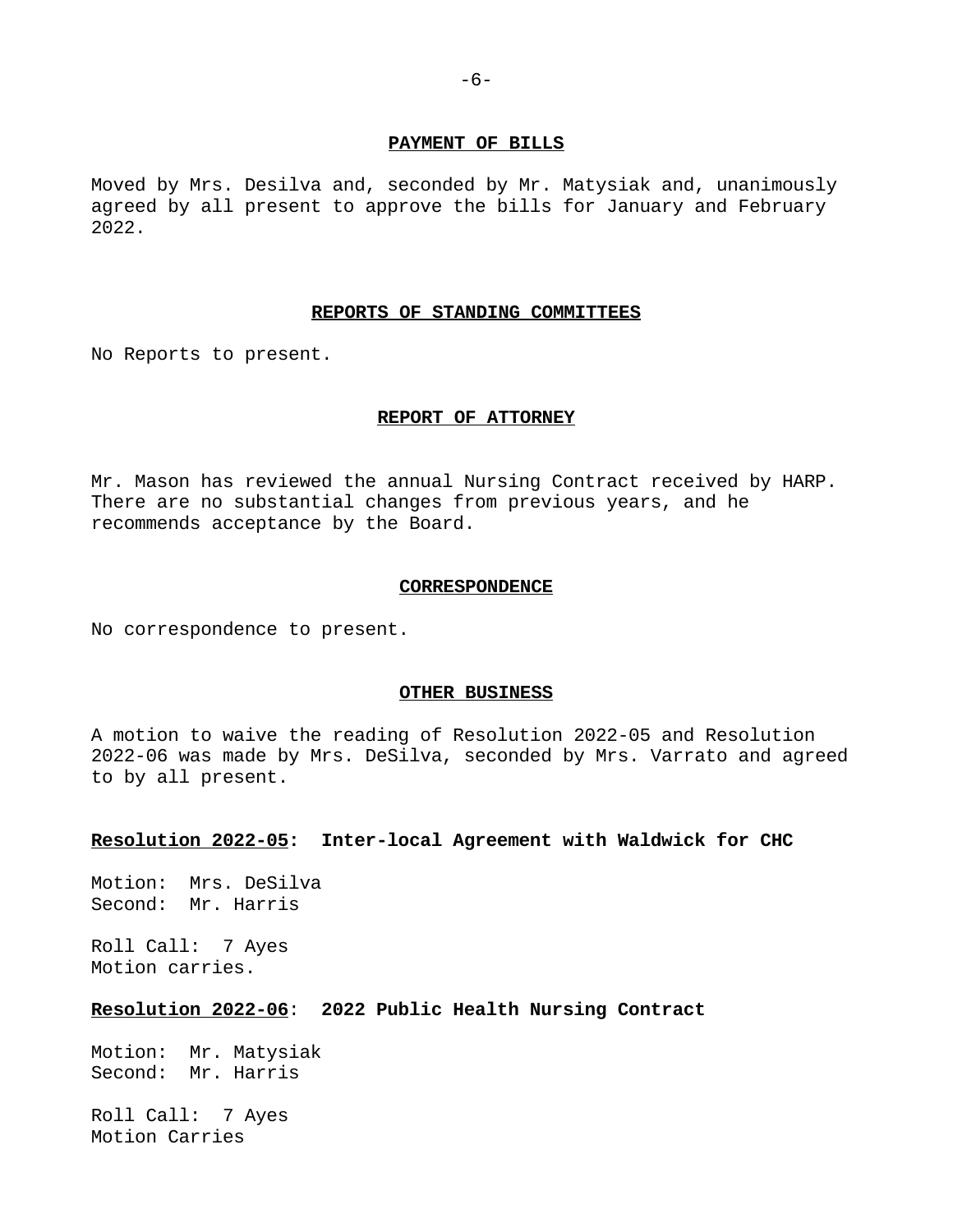### **PFAs in Drinking Water**

Recently, the Mahwah Water Department issued a special Water Quality Report to the Township's residents because Well #19 had an exceedance of PFAs over the NJ State standard. The Health Department staff has been fielding questions from the public, and Mrs. Ruccione has recently attended seminars on New Jersey's water quality, educating herself extensively on this issue. She reiterated that New Jersey is the first state in the nation to issue such a stringent maximum contaminant level and believes this is an environmental issue falling under the purview of the Health Department.

Lengthy discussion ensued among the Board Members, and all recognized that water quality is a national issue. Mrs. Ruccione is concerned that the Health Department has not been included in discussions among Administration and the Water Department. She would like to see the Township become more proactive in providing information on the Township website and will be happy to consult with Administration on the best way to communicate information to the public.

Mr. Ervin stated that all the water storage tanks have recently been tested and all meet the acceptable standard. If Mahwah were to take Well #19 offline, it will severely impact the Township's water supply. The Township would then have to purchase water from Suez at a cost of up to \$8,000 per day. For cost effectiveness, the Council has consulted with Boswell Engineering, and it was determined that this money would be better spent installing a filtration system at each well point. There is no definitive timeframe available yet for installing these systems. Concerned homeowners can personally install a carbon filtration system or reverse osmosis system; however, these can be costly and would be an individual's personal decision. It was noted that currently, Mahwah has blended water pulling from five different wells.

Of concern to Mrs. Ruccione is the fact that homeowners with private wells are also showing high PFAs in their water supply. When a homeowner's well tests high for PFA levels, [the local health department is notified, and in turn] must notify the DEP of those results. During a recent seminar she learned that the State has a Spill Fund, and homeowners with a private well can apply for monetary assistance to defray the cost of installing a filtration system and/or for monitoring their private well. Unfortunately, those utilizing public water do not have this same assistance available. Mrs. Ruccione will forward the information regarding assistance offered through the Private Well Testing Act to the Board Members.